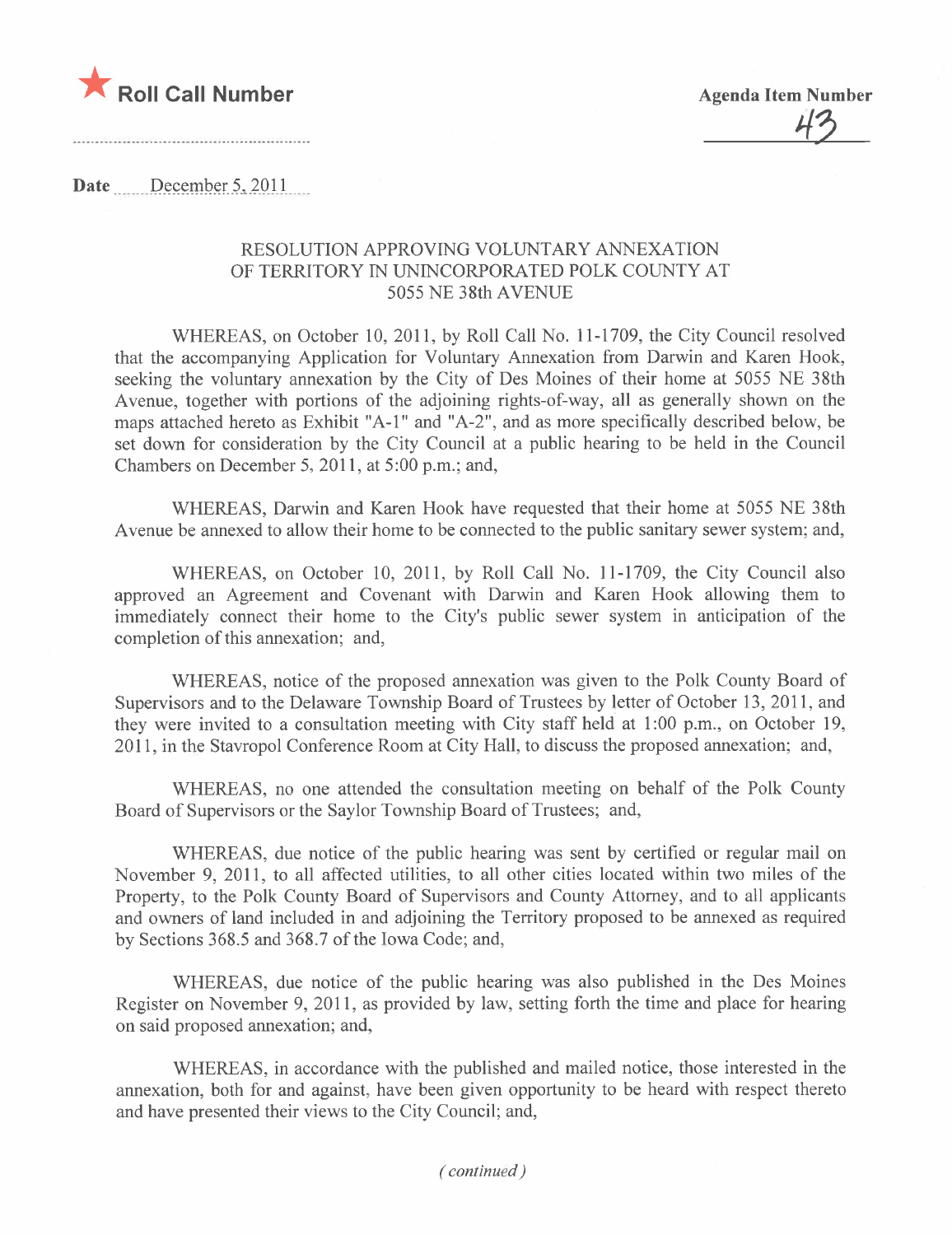

<u>7)</u>

Date  $\frac{\text{December 5, 2011}}{\text{December 5, 2011}}$ 

-2-

WHEREAS, the real estate proposed to be annexed adjoins the boundaries of the City of Des Moines and is within two miles of the boundaries of the cities of Pleasant Hill and Altoona; NOW THEREFORE,

BE IT RESOLVED, by the City Council of the City of Des Moines, Iowa, as follows:

- 1. Upon due consideration of the facts, statements of interested persons and arguments of counsel, the objections to the proposed annexation are hereby overruled and the hearing is closed.
- 2. The annexation of the real estate generally shown on the maps attached hereto as Exhibit "A-I" and "A-2", and more specifically described below, is hereby found to be consistent with the City's long range plans for the area, and is hereby approved:

District/Parcel No.: 190/00434-001-000 and 060/09027-926-001

Legal: A parcel of land located in the Northwest Quarter of Section 27, Township 79 North, Range 23 West of the 5th P.M., Polk County, Iowa, that is more particularly described as follows:

Commencing as a point of reference at the North Quarter corner of said Section 27; thence N 89°35'10" W, 138.75 feet along the North line of said Section 27 to the Point of Beginning; thence S  $00^{\circ}24'50''W$ , 212.82 feet to a Point; thence N 89°36'13" W, 157.27 feet to a Point; thence N 00°30'32" E, 212.87 feet to a Point on said North Line of Section 27; thence S 89°35'10" E, 156.92 feet along said North Line of said Section 27 to the Point of Beginning and containing 0.768 acres more or less. (As conveyed by Quit Claim Deed at Book 12204, Page 635.)

AND all the adjoining portion of NE 38th Avenue right-of-way not previously annexed into the City of Des Moines, Iowa.

- 3. The City Clerk is hereby authorized and directed to forward a certified copy of this resolution and accompanying exhibits to the Legal Department for filing with the City Development Board.
- 4. The City Legal Department is hereby authorized and directed to seek approval of this voluntary annexation, in its entirety and each part thereof, by the City Development Board in accordance with the procedures established in Iowa Code Chapter 368.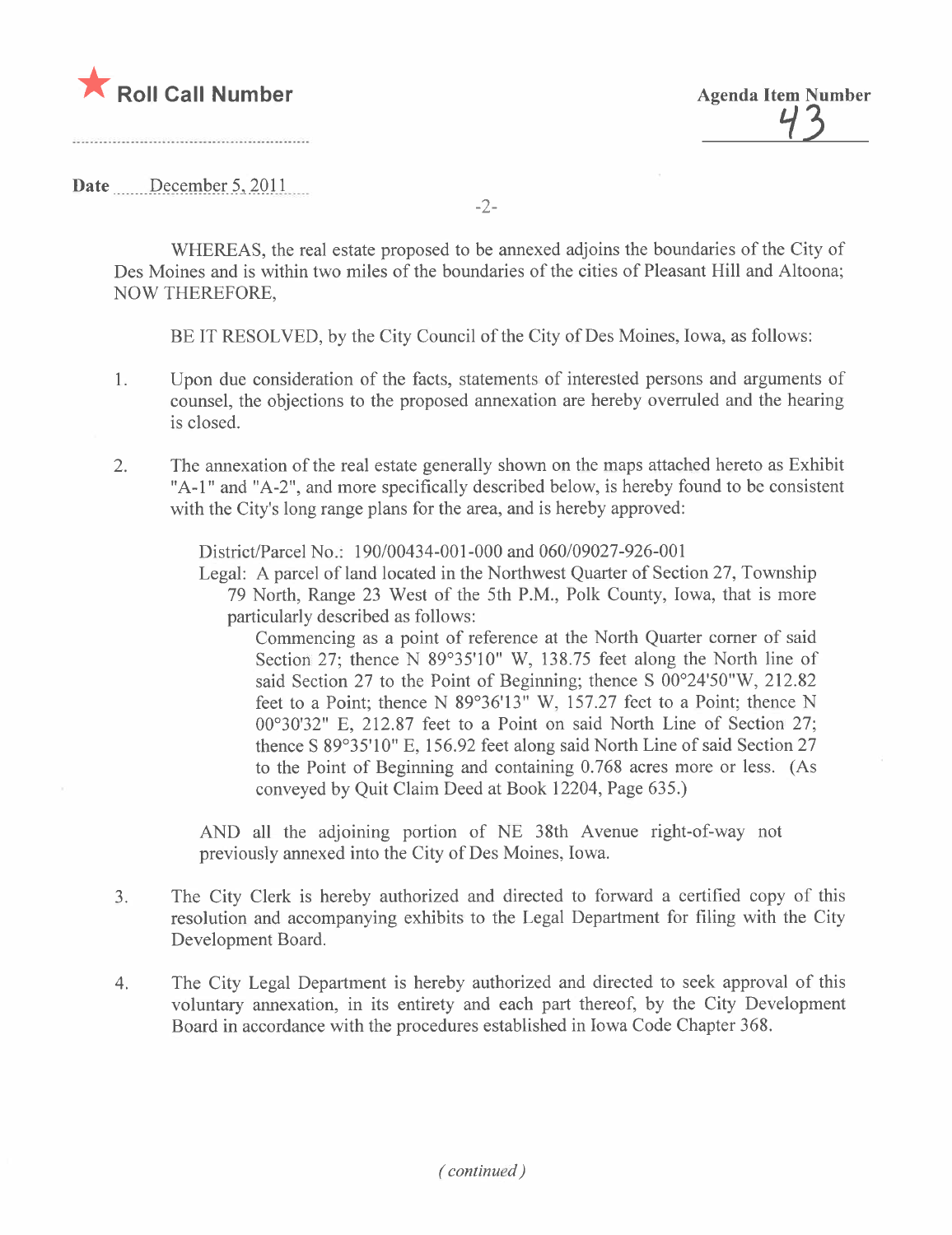

43

Date December 5, 2011

-3-

( Council Communication No. 11-  $74/$ )

MOVED by to adopt.

FORM APPROVED:<br>Roger 16 Ber Roger K. Brown

Assistant City Attorney

Exhibits: "A-1" - Vicinity Map "A-2" - Map of the Territory to be Annexed "B" - Application for Voluntary Annexation "C" - Certificate of Mailing "D" - Affidavit of Publication

"E" - Annexation Review by Polk County Auditor

| <b>COUNCIL ACTION</b> | <b>YEAS</b> | <b>NAYS</b> | <b>PASS</b> | <b>ABSENT</b>   | <b>CERTIFICATE</b>                                                                                                                                                                                      |  |  |
|-----------------------|-------------|-------------|-------------|-----------------|---------------------------------------------------------------------------------------------------------------------------------------------------------------------------------------------------------|--|--|
| <b>COWNIE</b>         |             |             |             |                 |                                                                                                                                                                                                         |  |  |
| <b>COLEMAN</b>        |             |             |             |                 | I, DIANE RAUH, City Clerk of said City hereby<br>certify that at a meeting of the City Council of<br>said City of Des Moines, held on the above date,<br>among other proceedings the above was adopted. |  |  |
| <b>GRIESS</b>         |             |             |             |                 |                                                                                                                                                                                                         |  |  |
| <b>HENSLEY</b>        |             |             |             |                 |                                                                                                                                                                                                         |  |  |
| <b>MAHAFFEY</b>       |             |             |             |                 |                                                                                                                                                                                                         |  |  |
| <b>MEYER</b>          |             |             |             |                 | IN WITNESS WHEREOF, I have hereunto set my<br>hand and affixed my seal the day and year first                                                                                                           |  |  |
| <b>MOORE</b>          |             |             |             |                 | above written.                                                                                                                                                                                          |  |  |
| <b>TOTAL</b>          |             |             |             |                 |                                                                                                                                                                                                         |  |  |
| <b>MOTION CARRIED</b> |             |             |             | <b>APPROVED</b> |                                                                                                                                                                                                         |  |  |
|                       |             |             |             | Mayor           | <b>City Clerk</b>                                                                                                                                                                                       |  |  |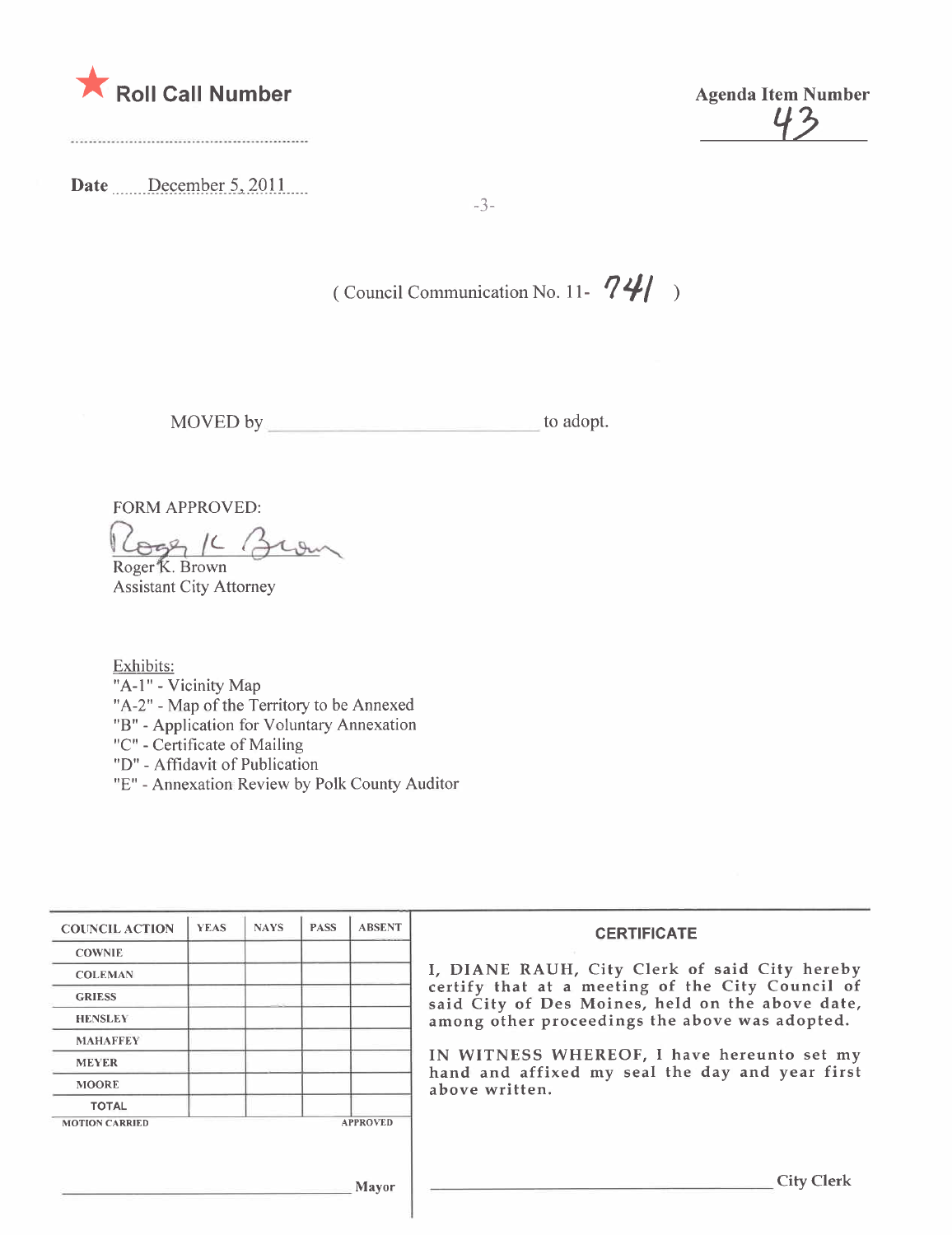Exhibit "A" Map of the real estate to be annexed

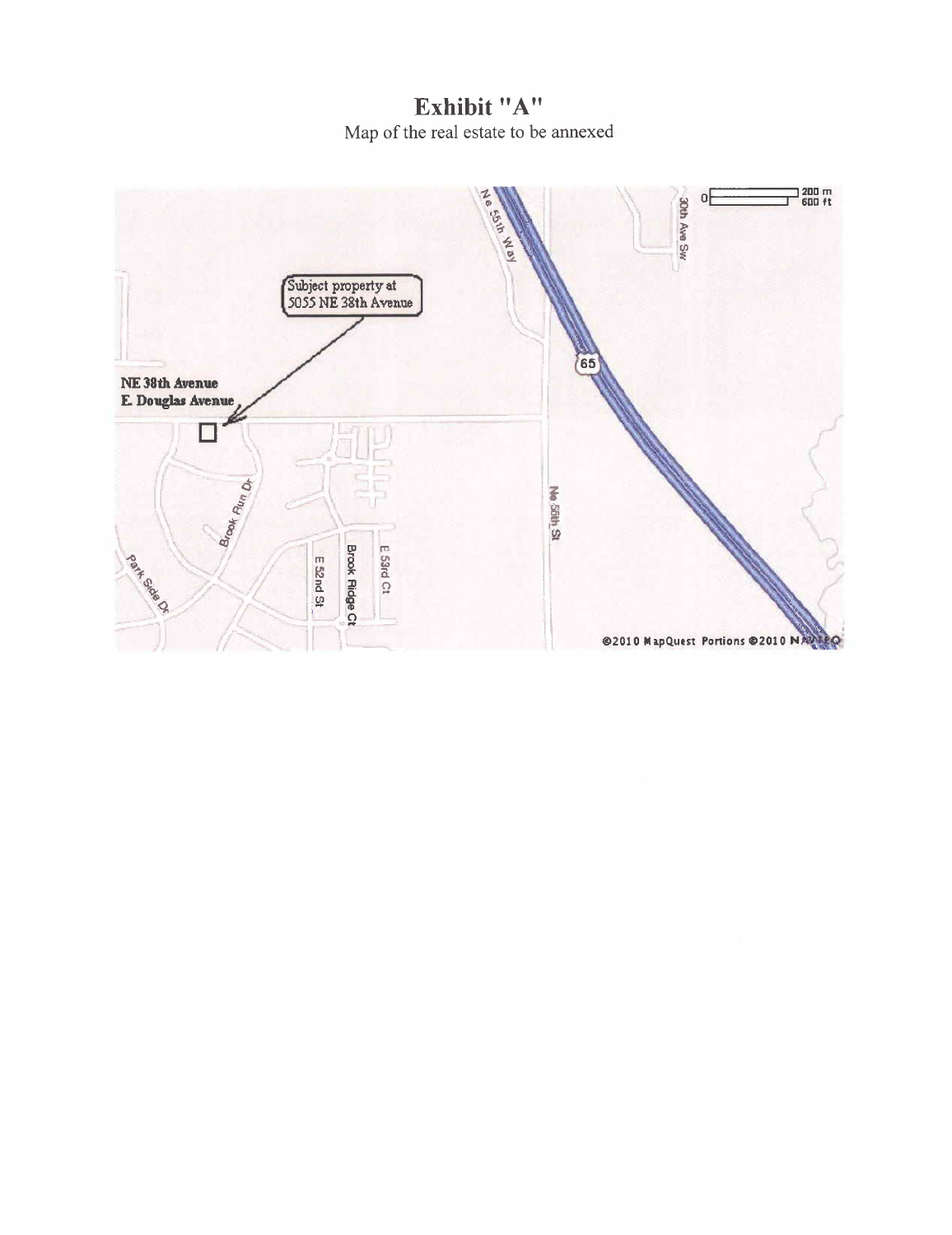$E$ xhibit "A-1"



43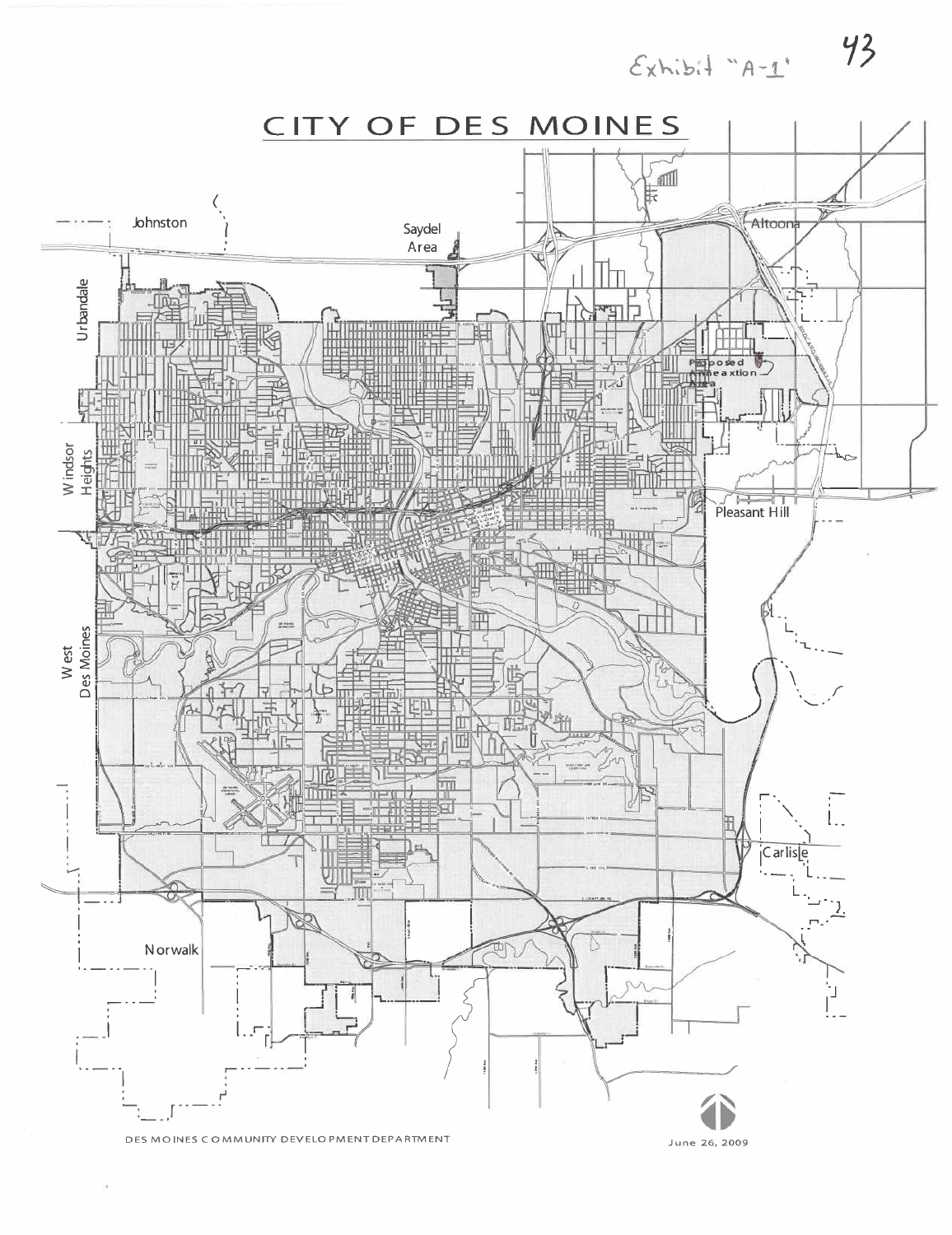**HETCAN** öĭ Meadow Wood Des Moines City Limits pond E Douglas Ave Brook Run Dr U Unknown 1152 120 120 121 NE 38th Ave TO UNITY SOBILITY MA 50 66 56 56 E Douglas Ave NE 39th Ave

Darwin & Karen Hook Voluntary Annexation - 5055 NE 38th Avenue

 $Exhib.4.4.24$ 

43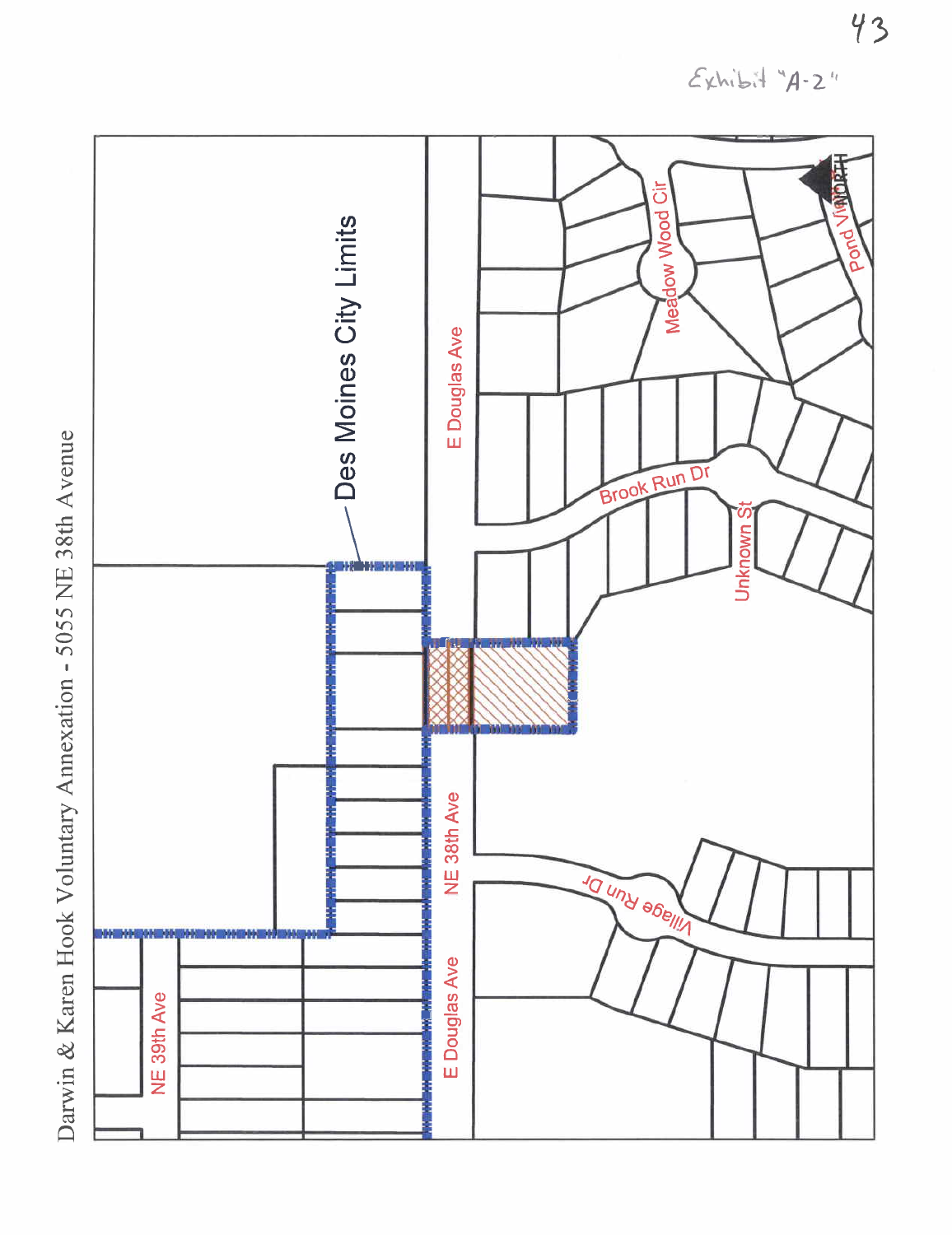$E_{x}$ h; $bit$  " $B''$ 

## Application for Voluntary Annexation

(Darwin and Karen Hook)

To: City Council City of Des Moines, Iowa 400 Robert D. Ray Drive Des Moines, Iowa 50309

Re: Voluntary annexation of the following tract in Delaware Township, Polk County, hereinafter referred to as the "Terrtory":

Address: 5055 NE 38th Street, Des Moines, Iowa District/Parcel No.: 190/00434-001-000 Legal:

A parcel of land located in the Northwest Quarter of Section 27, Township 79 North, Range 23 West of the 5th P.M., Polk County, Iowa, that is more particularly described as follows:

Commencing as a point of reference at the North Quarter corner of said Section 27; thence N 89°35'10" W, 138.75 feet along the North line of said Section 27 to the Point of Beginning; thence S 00°24'50"W, 212.82 feet to a Point; thence N 89°36'13" W, 157.27 feet to a Point; thence N 00°30'32" E, 212.87 feet to a Point on said North Line of Section 27; thence S 89°35'10" E, 156.92 feet along said North Line of said Section 27 to the Point of Begining and containing 0.768 acres more or less.

Darwin L. Hook and Karen M. Hook, husband and wife, hereby make application to the City of Des Moines, Iowa, to anex the real estate described above which is generally shown on the map attached hereto as Exhibit "A". In support of this application we represent and state that we are the sole owners of the real estate described above, exclusive of road right-of-way, and seek to have the real estate anexed into the City of Des Moines.

Darwir S. Hal

in L. Hook

Date:  $10/5$ , 2011<br>Date: 1 > Hall Gren Took

Karen M. Hook

State of Iowa ) ss: County of Polk )

This instrment was signed and acknowledged before me on ex -t b. 0 6 , 2011, by - - ---'\_.~---- -, -~. .... ~\_d.~(L~ Darwin L. Hook and Karen M. Hook.



Notary Public in the State of Iowa My commission expires:  $08 - 30 - 12$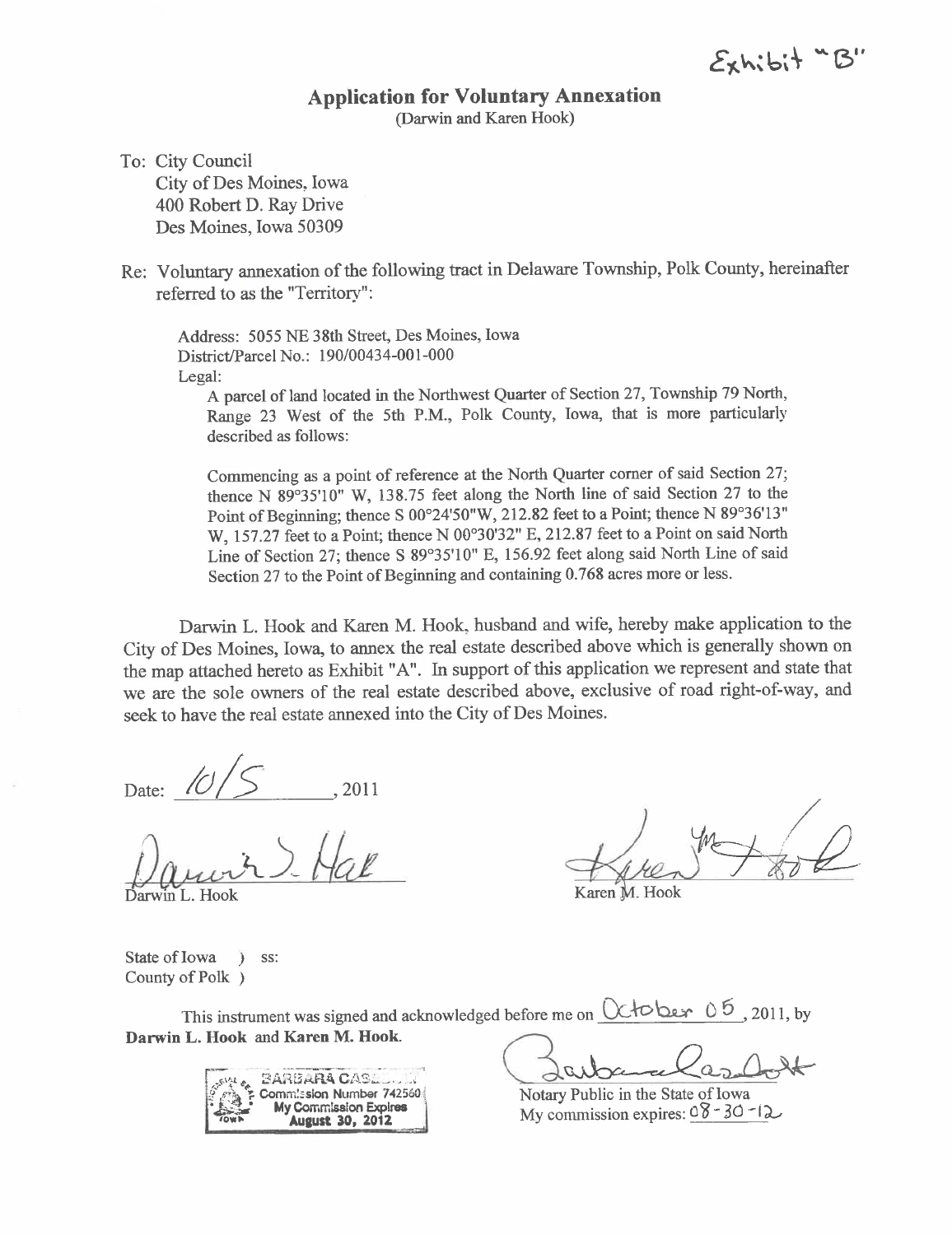$\mathcal{E}_{x}$ hi $\vdash$  " $\cap$ "

# CERTIFICATE OF MAILING NOTICE OF VOLUNTARY ANNEXATION

RE: The Application for Voluntary Annexation filed by Darwin and Karen Hook

The undersigned, Roger K. Brown, hereby certifies that a true copy of the attached Notice of Hearing, together with a copy of the application for voluntary annexation containing a map and legal description of the area proposed to be annexed, were served upon the following by certified mail, return receipt requested, in an envelope addressed to each at the address shown below, with postage fully paid, and by depositing same in a United States Post Office depository in Des Moines, Iowa, on November 9, 2011:

MidAmerican Energy Company Des Moines, Iowa 50317 Paul J. Leighton, Registered Agent 666Grand A venue Des Moines, Iowa 50306

Des Moines Water Works Engineering Department 2201 Valley Drive Des Moines, Iowa 50321

Attn: Chad Ernst Mediacom 2205 Ingersoll Avenue Des Moines, Iowa 50312

Qwest Corporation CT Corporation System, Resident Agent 2222 Grand Avenue Des Moines, Iowa 503 12

Solid Waste Collection Services:

BFI Waste Systems 4705 N.E. 22nd Street Des Moines, Iowa 50313

Affected Utilities: Waste Management of Iowa 201 S.E. 18th Street

Other Govemmental Entities:

Polk County Bd of Supervisors Polk County Administration Building 111 Court Avenue, Room 300 Des Moines, Iowa 50309

John Sarcone Polk County Attomey Midland Building 206 Sixth Avenue Des Moines, Iowa 50309

Altoona City Council  $408 - 8$ th Street SE Altoona, Iowa 50009

Pleasant Hill City Council 5160 Maple Drive, Suite A Pleasant Hill, Iowa 50327

The undersigned, Roger K. Brown, hereby further certifies that a true copy of the attached Notice of Hearing, together with a copy of the application for voluntary annexation containing a map and legal description of the area proposed to be annexed, were served upon the following by regular mail, in an envelope addressed to each at the address shown below, with postage fully paid, and by depositing same in a United States Post Office depository in Des Moines, Iowa, on November 9, 201l: